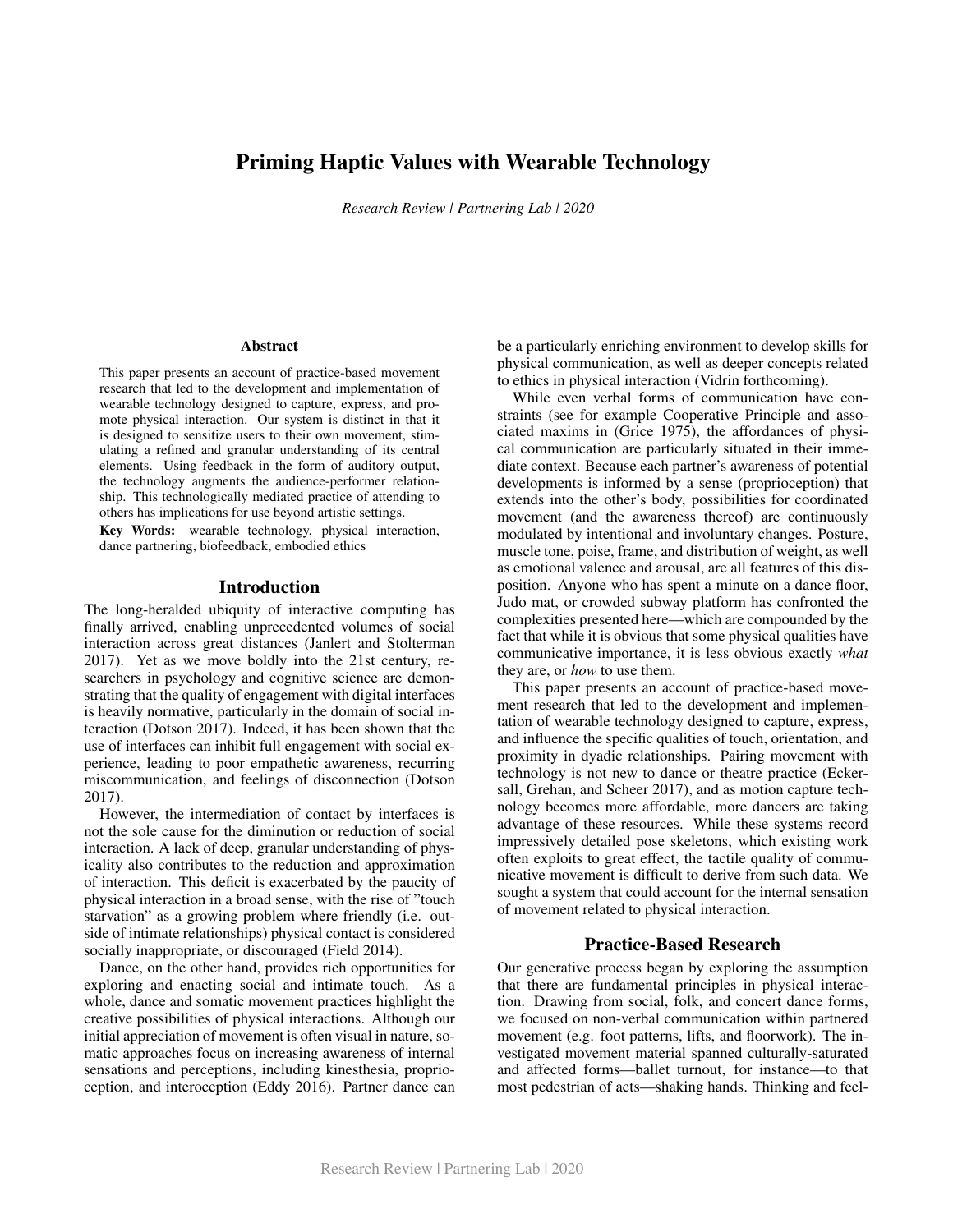ing through our possibilities, we wondered how to augment awareness of the internal sensation and perception of physical interaction.

To help illustrate awareness of the internal sensation and experience of movement, consider the following example. Imagine standing across from a partner, about a foot apart. Place your palm against your partner's palm. Slowly, without changing the angle of your elbow or shifting weight forward, push against your partner's hand. You and your partner use pressure to oppose each other, such that there is barely any visible movement. Maintaining contact, reduce the pressure, again with as little movement as possible. As an outside observer, activation of pressure should be barely visible. Perhaps if someone is standing very close, they can perceive the muscular activation, but, at a distance of more than a few feet, the states should be visually indiscernible. The experience of pushing, on the other hand (no pun intended), should be quite obvious for each partner. The *effort*, while robust and obvious from the inside, is barely perceptible from the outside (for more on effort see (Von Laban 1966). This experience led us to consider ways to render and augment these subtle physical shifts as they are experienced.

As we investigated actions such as pushing and pulling, coordinated rotation, and coming in and out of contact, we focused on different ways to initiate communication through non-verbal cues. To focus our study, we narrowed down on relative position (orientation to each other) and physical proximity. From our experiential investigation, we identified some qualities that are negotiated specifically through the conduit of physical contact. We wondered how these mutually-coordinated qualities are created through tactile communication. Such communication must, somehow, be encoded in the mutual force between two bodies. Helpfully, in many forms of dance, a major portion of the physical interface that transmits this force is located on the hands. This observation motivated our initial attempt to measure how communication happens through the physical connection of partnering: pressure-sensitive gloves.

In the attempt to render the invisible visible, a few considerations came to light. 1) There is no standard for capturing the meaning expressed in an interaction, just the force captured by the sensors. 2) Sensors embedded in gloves cannot measure a physical interaction with anything like the fidelity achieved in human sensory fusion (i.e. proprioception and touch). However, in the same way that a dancer can modulate their movement to make meaningful qualities more salient to a partner, they can also make them more salient to the sensors. That is, even when it is impossible to quantify a particular value, sometimes a related measure can be meaningfully used to modulate it. In this case, the measurement and expression of pressure attunes the dancers to more than just the pressure itself. Given the scalar (i.e. gradient, not just on/off) nature of pressure, we initially rendered the sensor readings as volume-modulated tones. In doing so, we sought to emphasize the bidirectional modality of touch, in which the exertion of force is continuously adjusted by adapting to the resultant sensed pressure.



Figure 1: The wearable interface is built around the Nordic Semiconductor nRF52832, an ARM microcontroller with an integrated 2.4 GHz packet radio. A Bosch BNO055 inertial measurement unit measures orientation, a Decawave DWM1000 module performs two-way time-of-flight radio ranging, and hand force is measured by a custom largeformat force sensitive resistor.

#### Creative Implementation

After designing this wearable interface, we realized we could be creative with the captured data. We focused on the scalar quality of feedback, playing with sound and light as outputs. To express the sensor readings in real-time, we determined that audio synthesis was a good choice in that it enables both observers and dancers to make full use of their highest-bandwidth sense (i.e. visual perception).

Within audio synthesis, we drew on basic principles of music theory, including changes in volume, pitch, and tempo. Changing pressure, for example, modulated the volume of a single tone. We added more sensors to capture some of the other (reasonably measurable) qualities we had identified: proximity, via radio ranging, and orientation, via electronic gyroscope. Because these new modalities didn't map intuitively to the synthesis we had been using for pressure (volume of a simple tone) we added other configurable synths, including a virtual "ratchet" initially mapped to the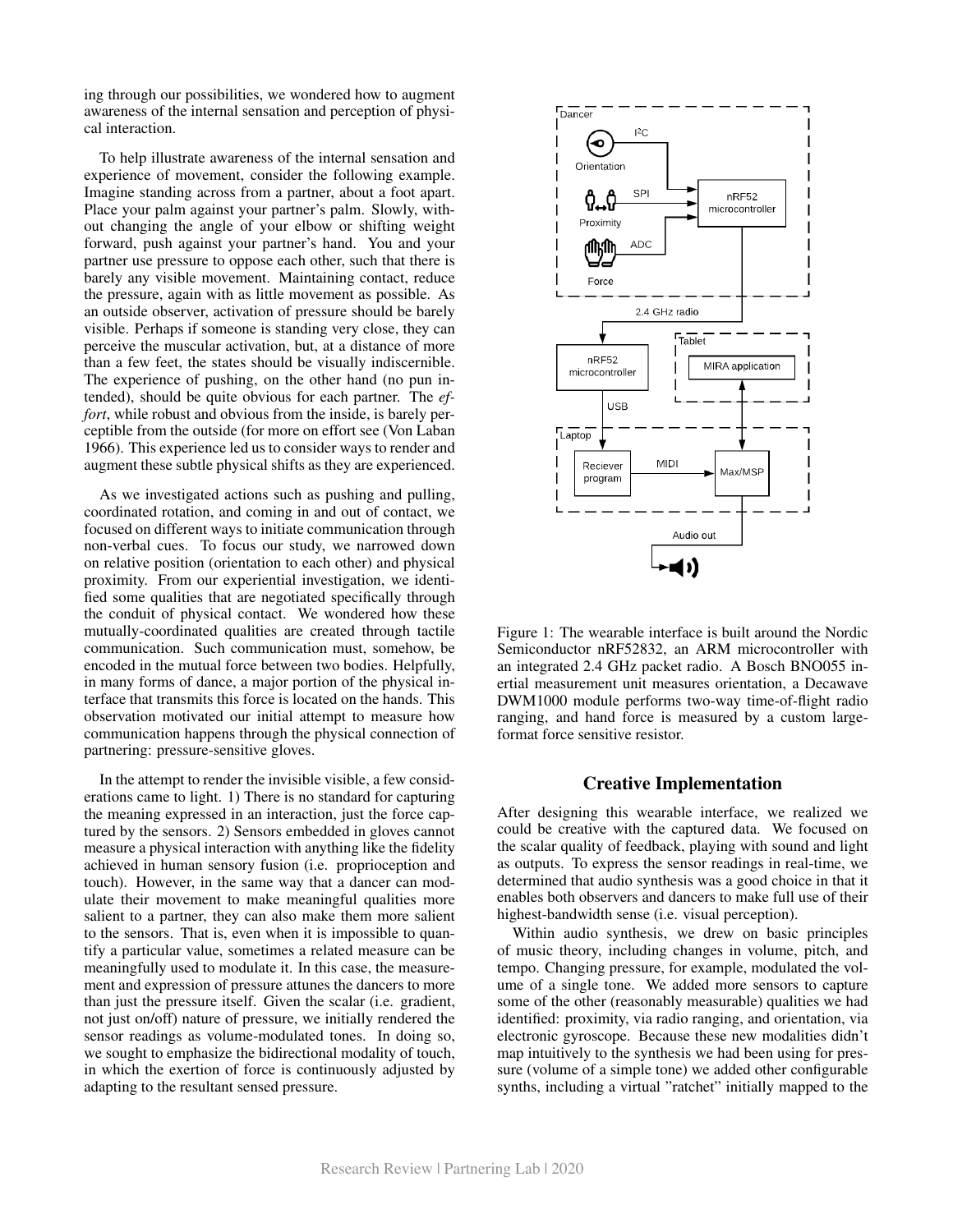dancer's orientation, and repetitive base percussion with tempo modulated by the distance between dancers. To facilitate experimentation, we also programmed a tablet-based interface to configure the mapping between the sensors and synths. We then tried out this ensemble in a few different settings. We noted that the creative implementation had implications in performer-performer interaction, as well as audience-performer interaction.

## Performer-Performer Interaction

The creative implementation of this system in the context of dance provides some important ways to understand interactive, relational bodily movement. On the one hand, movement does not need to be 'meaningful'—we can move with and next to others without any particular narrative goals or one-to-one mapping for meaning. Yet it is interesting to note that dancers working with our wearable technology seemed to become more sensitive to subtle physicality, which led to deeper interaction.

We noted that mutual control (for every force, there is an equal and opposite force) of an external, objective measurement seemed to naturally provide an anchor to ground discussion. We found that this anchor promoted focused iteration and physical experimentation of how the shared pressure, proximity, and relative position was informed by joint and individual decisions and experiences. We also noted a distinction in quality of movement, which we attributed to a difference between *pragmatic* and *epistemic* motivation on the part of the performers. In the former, movement is motivated by some directed goal (e.g. getting from point a to point b). In the latter, movement is motivated by a desire to understand the interaction itself. We believe that a concrete shared measure increases focused sensitivity for negotiating the minutia of physical interaction, priming a quality of relational communication necessary for ethical interaction such as care and empathy.

It became clear that individual emotional states of individuals have a significant impact on the feelings of connection within an interaction. Sometimes it was visually obvious from the outside, other times it was difficult to understand even from the inside why a particular movement felt disconnected. Thinking and feeling through our possibilities, we noted that receiving continuous feedback about subtle physical changes promoted more *committed* action. That is, with the auditory feedback, performers reported that they were more aware of the consequences of their action. This awareness led to focused reflection and subsequent discussion about internal states (e.g. emotions, psychology, etc.). Dancers reported that the technology helped access underlying ethical dimensions, such as feelings of care, trust, and vulnerability toward a partner.

The technology provided a platform by which novice dancers could transcend otherwise awkward situations, such as sustaining contact for longer than typically socially acceptable outside of intimate relationships. It is interesting to note that dancers who reported feelings of comfort were not necessarily more likely to attune to their partners and sustain partnered interactions for longer than those who felt awkward or uncomfortable. This was evidenced in experimental



Figure 2: Relationships of influence. Synthesis can include procedurally generated audio signals, or live improvisation by a musician. The audience perceives some parts of the feedback loop, but are not integral to it.

conditions where we asked dancers to find different ways to produce similar sound, or how small changes in movement could produce different sounds.

Throughout the practice-based research with the technology, dancers traded off turns wearing the sensors versus controlling the sonic expression from the tablet. With an unknown and changing mapping between their actions and the sonic results, dancers needed to simultaneously attend to each quality measured to determine the current relationship. The external party's ability to change the volume or mute different synthesizers empowered them to wordlessly influence which qualities the dancers considered important.

We also experimented with further inter-mediation of the sensor readings, by using visualization to cue musician's improvisation of real-time accompaniment. In the simplest format, changes in pressure, proximity, and relative position modulated the size and thickness of a circle. The rendered image is read by a live musician, who adjusted point of contact, pressure, and pitch. We noted that this direction of practice-based research challenges the typical relationship of musician-as-accompanist, and further enhances the real-time interaction between musician and dancer by enabling each to define the parameters of responsiveness in both emergent and predetermined ways.

#### Audience-Performer Interaction

This technology was utilized in the development of performances from 2016–2019. In this time period, we made some discoveries about the continuous feedback of hand pressure, relative position, and proximity, which applied to both users and external observers (i.e. audience members). In particular, we noted that the system was useful for 1) sensitizing performers (reflexively to themselves, and responsively to each other) and 2) priming audience members to haptic values such as subtle shifts in quality of interaction.

While correspondence between sound and movement is commonplace to dance performance, our movement-driven audio synthesis inverts the usual presumption of "dancing to music". There are many precedents of this inversion (Dubus